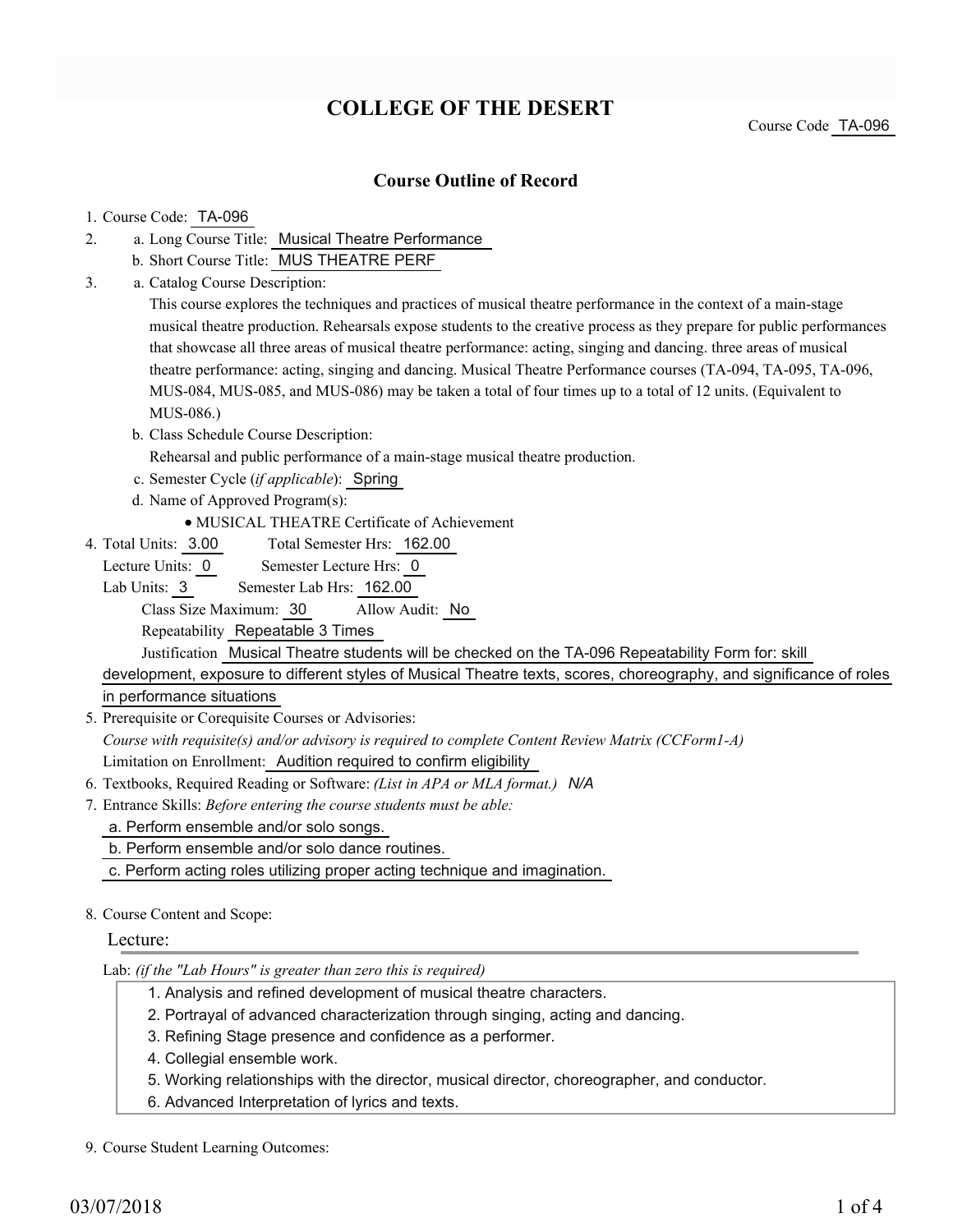## TA 096-Musical Theatre Performance

1. Use advanced techniques and practices for acting, singing, and dancing in musical theatre performance.

10. Course Objectives: Upon completion of this course, students will be able to:

a. Analyze and develop characterization from musical theatre scripts.

b. Portray character in public performance through singing, acting and dancing techniques.

c. Demonstrate stage presence and confidence during performance.

d. Demonstrate collegial ensemble work.

e. Demonstrate effective working relationships with the director, music director, choreographer, and conductor.

f. Demonstrate in-depth interpretation of lyrics and dialogue.

Methods of Instruction: *(Integration: Elements should validate parallel course outline elements)* 11. a. Demonstration, Repetition/Practice

#### Other Methods:

modeling by instructor. Repetition of techniques for skill building and polishing. Individual and ensemble coaching by instructor. Rehearsal evaluation via note sessions.

12. Assignments: (List samples of specific activities/assignments students are expected to complete both in and outside of class.) In Class Hours: 162.00

Outside Class Hours: 0

a. In-class Assignments

- 1. Paraphrase song lyrics and submit in written form.
- 2. Maintain written notes on blocking, line readings, objectives, conflicts, actions, choreography, and musical interpretation.
- 3. Analyze and develop character from musical theatre script.
- 4. Perform in public musical theatre production.
- b. Out-of-class Assignments

Memorize assigned music, spoken lines, and choreography

13. Methods of Evaluating Student Progress: The student will demonstrate proficiency by:

- Presentations/student demonstration observations
- Group activity participation/observation
- Student participation/contribution
- Student preparation
- Other

a. Assessment of rehearsal progress by instructor. b. Assessment of performance skills during public performance. c. Assessment of students' working relationship with performers and production staff.

14. Methods of Evaluating: Additional Assessment Information:

15. Need/Purpose/Rationale -- All courses must meet one or more CCC missions.

PO-GE C3 – Arts, Humanities, and Culture

 Analyze the variety of forms of expression and how those are used to communicate social, cultural, and personal ideas, feelings, and concepts;

 Show how and why the visual and performing arts are unique and how inherent meaning in the arts transcends written and verbal communication;

Effectively communicate and express themselves and make themselves understood through visual, auditory,

tactile, and symbolic means.

IO - Aesthetics

Utilize the creative process to explain universal values such as beauty and truth.

Apply imagination to artistic expression.

Value appearance in terms of how pleasing it is in movement, form, and function.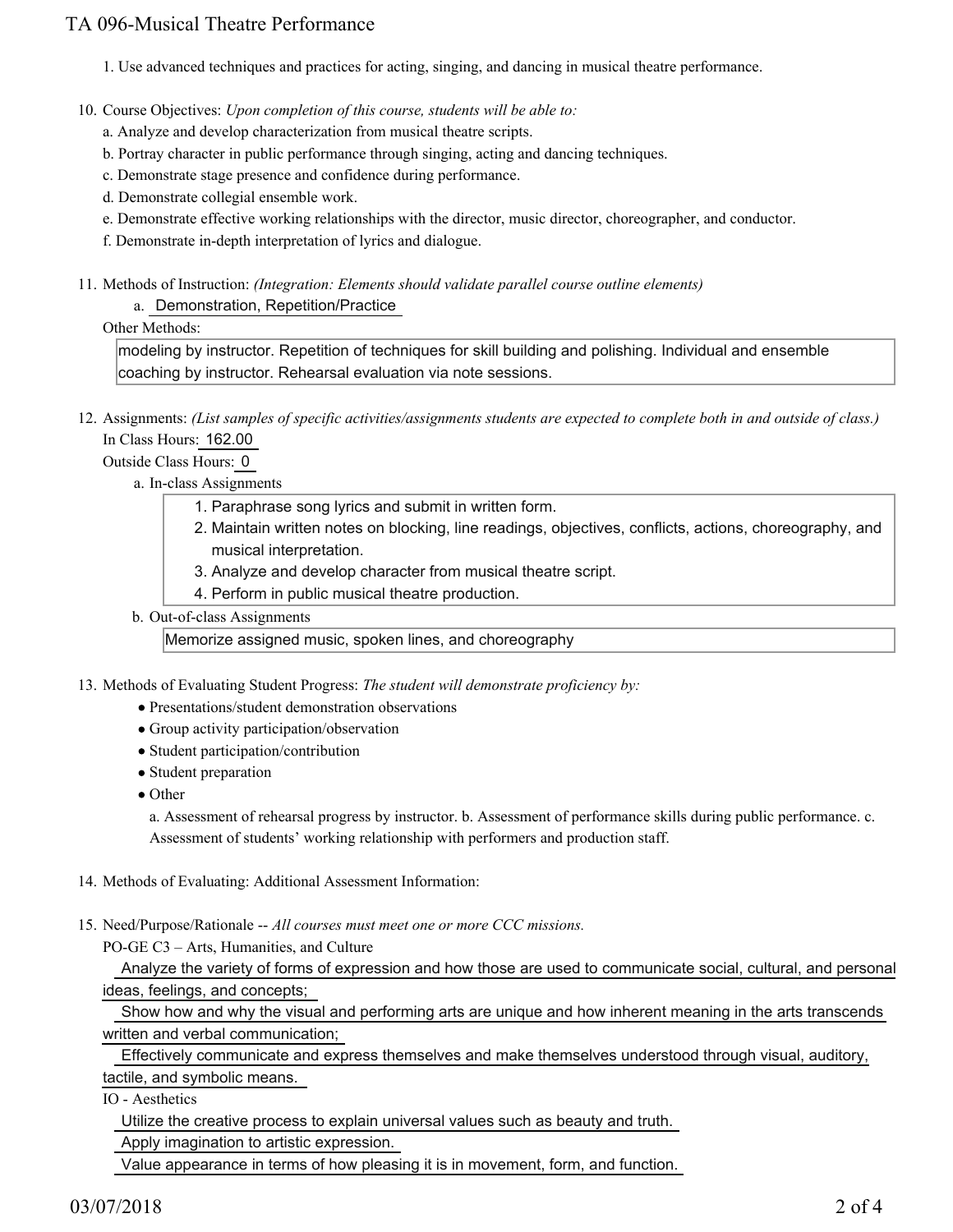# TA 096-Musical Theatre Performance

| 16. Comparable Transfer Course |                                                                                                                                                                                                                                                                                                                                                                                                                                                                                                                                                                                                                                                                                                                                                                                                                                                                                                                                                            |                    |                      |                      |                     |
|--------------------------------|------------------------------------------------------------------------------------------------------------------------------------------------------------------------------------------------------------------------------------------------------------------------------------------------------------------------------------------------------------------------------------------------------------------------------------------------------------------------------------------------------------------------------------------------------------------------------------------------------------------------------------------------------------------------------------------------------------------------------------------------------------------------------------------------------------------------------------------------------------------------------------------------------------------------------------------------------------|--------------------|----------------------|----------------------|---------------------|
|                                | <b>University System</b>                                                                                                                                                                                                                                                                                                                                                                                                                                                                                                                                                                                                                                                                                                                                                                                                                                                                                                                                   | Campus             | <b>Course Number</b> | <b>Course Title</b>  | <b>Catalog Year</b> |
|                                | 17. Special Materials and/or Equipment Required of Students:<br>1. Rehearsal clothing                                                                                                                                                                                                                                                                                                                                                                                                                                                                                                                                                                                                                                                                                                                                                                                                                                                                      |                    |                      |                      |                     |
|                                | 2. Shoes appropriate for movement and dance                                                                                                                                                                                                                                                                                                                                                                                                                                                                                                                                                                                                                                                                                                                                                                                                                                                                                                                |                    |                      |                      |                     |
|                                | 18. Materials Fees:                                                                                                                                                                                                                                                                                                                                                                                                                                                                                                                                                                                                                                                                                                                                                                                                                                                                                                                                        | Required Material? |                      |                      |                     |
|                                | <b>Material or Item</b>                                                                                                                                                                                                                                                                                                                                                                                                                                                                                                                                                                                                                                                                                                                                                                                                                                                                                                                                    |                    |                      | <b>Cost Per Unit</b> |                     |
|                                | 19. Provide Reasons for the Substantial Modifications or New Course:                                                                                                                                                                                                                                                                                                                                                                                                                                                                                                                                                                                                                                                                                                                                                                                                                                                                                       |                    |                      |                      |                     |
|                                | Added elective for Theatre Arts AA-T                                                                                                                                                                                                                                                                                                                                                                                                                                                                                                                                                                                                                                                                                                                                                                                                                                                                                                                       |                    |                      |                      |                     |
| 20.                            | a. Cross-Listed Course (Enter Course Code): MUS-086<br>b. Replacement Course (Enter original Course Code): N/A                                                                                                                                                                                                                                                                                                                                                                                                                                                                                                                                                                                                                                                                                                                                                                                                                                             |                    |                      |                      |                     |
|                                | 21. Grading Method (choose one): Letter Grade Only                                                                                                                                                                                                                                                                                                                                                                                                                                                                                                                                                                                                                                                                                                                                                                                                                                                                                                         |                    |                      |                      |                     |
|                                | 22. MIS Course Data Elements<br>a. Course Control Number [CB00]: CCC000461921<br>b. T.O.P. Code [CB03]: 100700.00 - Dramatic Arts<br>c. Credit Status [CB04]: D - Credit - Degree Applicable<br>d. Course Transfer Status [CB05]: A = Transfer to UC, CSU<br>e. Basic Skills Status [CB08]: 2N = Not basic skills course<br>f. Vocational Status [CB09]: Not Occupational<br>g. Course Classification [CB11]: Y - Credit Course<br>h. Special Class Status [CB13]: N - Not Special<br>i. Course CAN Code [CB14]: N/A<br>j. Course Prior to College Level [CB21]: $Y = Not Applicable$<br>k. Course Noncredit Category [CB22]: Y - Not Applicable<br>1. Funding Agency Category [CB23]: Y = Not Applicable<br>m. Program Status [CB24]: $1 =$ Program Applicable<br>Name of Approved Program (if program-applicable): MUSICAL THEATRE<br>Attach listings of Degree and/or Certificate Programs showing this course as a required or a restricted elective.) |                    |                      |                      |                     |
|                                | 23. Enrollment - Estimate Enrollment<br>First Year: 0<br>Third Year: 0                                                                                                                                                                                                                                                                                                                                                                                                                                                                                                                                                                                                                                                                                                                                                                                                                                                                                     |                    |                      |                      |                     |
|                                | 24. Resources - Faculty - Discipline and Other Qualifications:<br>a. Sufficient Faculty Resources: Yes<br>b. If No, list number of FTE needed to offer this course: N/A                                                                                                                                                                                                                                                                                                                                                                                                                                                                                                                                                                                                                                                                                                                                                                                    |                    |                      |                      |                     |
|                                | 25. Additional Equipment and/or Supplies Needed and Source of Funding.<br>N/A                                                                                                                                                                                                                                                                                                                                                                                                                                                                                                                                                                                                                                                                                                                                                                                                                                                                              |                    |                      |                      |                     |
|                                | 26. Additional Construction or Modification of Existing Classroom Space Needed. (Explain:)                                                                                                                                                                                                                                                                                                                                                                                                                                                                                                                                                                                                                                                                                                                                                                                                                                                                 |                    |                      |                      |                     |